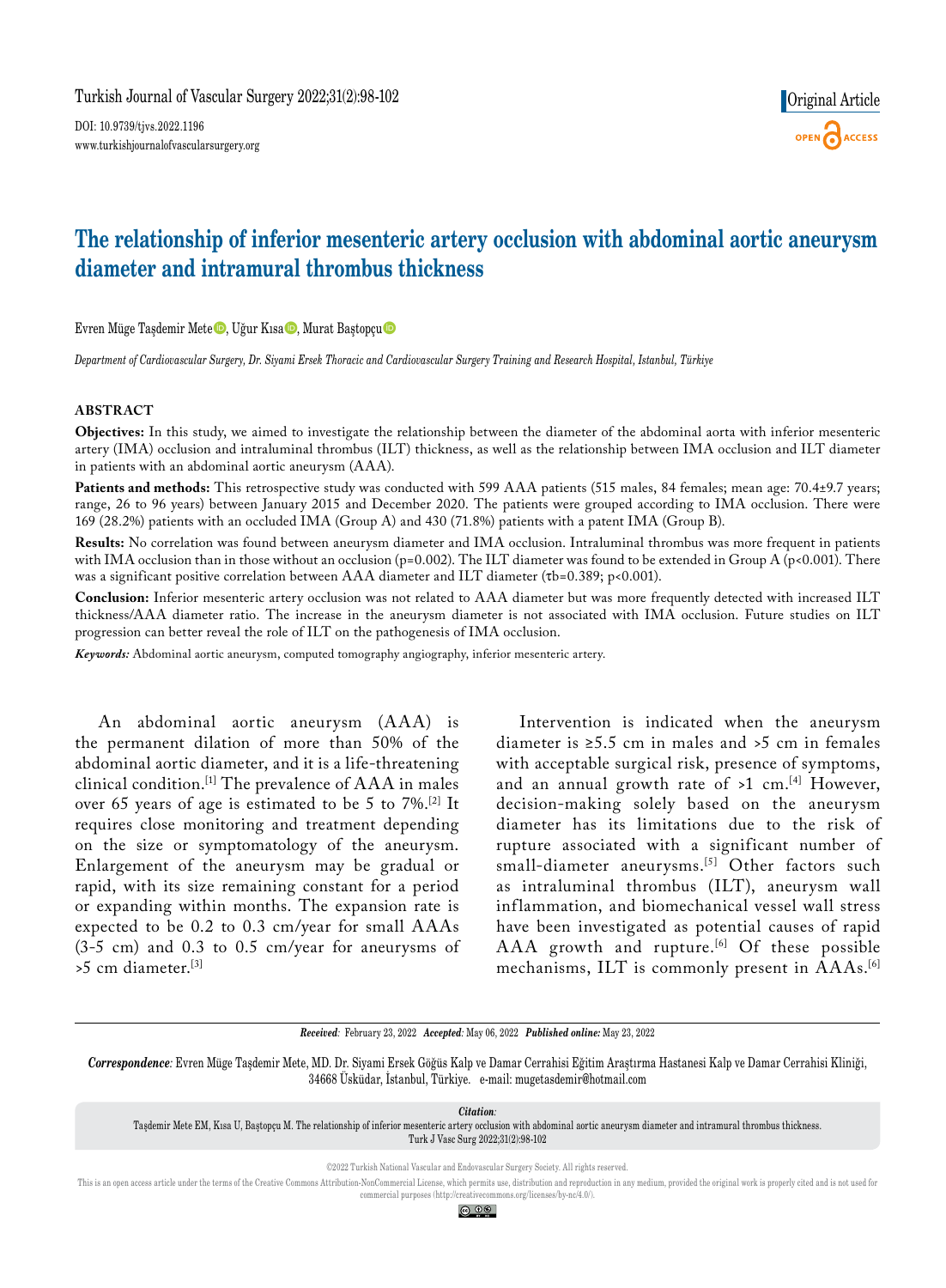The impact of ILT on AAA growth and the risk of rupture is still poorly understood. Several studies have shown ILT to reduce the mechanical stress to which the vessel wall is exposed.<sup>[6-8]</sup> Nonetheless, ILT can induce hypoxia and mediate inflammatory processes that weaken the arterial wall.[9] It has also been reported that the presence of ILT is associated with the rupture of the AAAs.<sup>[10]</sup>

In patients for whom an intervention for the AAA is indicated, the inferior mesenteric artery (IMA) may be occluded. There is a paucity of data on the rate of IMA patency in AAAs in the literature. Similarly, although the presence or thickness of ILT in AAA has been associated with aneurysm enlargement, [11] there is insufficient data in the literature regarding the relationship of ILT with IMA occlusion.

The occlusion of the IMA may be related to the extent of aortic enlargement and intramural thrombus in AAA patients. In this study, we aimed to investigate the relationship between the diameter of the abdominal aorta and IMA occlusion and ILT thickness, as well as the relationship between IMA occlusion and ILT diameter in patients with AAA using computed tomography (CT).

# **PATIENTS AND METHODS**

Data of a total of 986 patients were analyzed who underwent contrast-enhanced abdominal or thoracoabdominal CT scans at the Dr. Siyami Ersek Research and Training Hospital between January 2015 and December 2020 were investigated in this retrospective observational study. Five hundred ninety-nine patients (515 males, 84 females; mean age: 70.4±9.7 years; range, 26 to 96 years) whose widest diameter of the abdominal aorta was >3 cm in transverse (anteroposterior) 1 mm sections were diagnosed with an AAA and included in the study. The excluded patients had previously undergone open surgery or endovascular procedures for the abdominal aorta, but their preoperative CT image could not be obtained, or they were diagnosed with a ruptured AAA or concomitant thoracic aortic aneurysm. The age and sex were recorded from the demographic data of the patients, and the patients were divided into two age-and sex-matched groups: Group A, which included 169 patients with an occluded IMA, and Group B, which consisted of 430 patients with a patent IMA. The primary endpoint was the presence and thickness of the ILT in patients with and without IMA occlusion.

In the evaluation of the CT images, measurements were made using transverse 1 mm contrast-enhanced

thoracoabdominal or abdominal CT slices. The diameter of the widest abdominal aortic segment, ILT thickness at the origin of the IMA, and the presence of IMA occlusion at the IMA origin were recorded. In addition, the ratio of maximum ILT thickness at the level of IMA to maximum aortic diameter was calculated.

#### **Statistical analysis**

The data were analyzed with the IBM SPSS version 25.0 software (IBM Corp, Armonk, NY, USA). Categorical data were expressed as numbers and percentages, and normally distributed continuous data were presented as means and standard deviation. The Pearson chi-square test was used to compare categorical data, and Student's t test was used to compare normally distributed continuous data. Kendall's ordinal correlation was applied to continuous data. Analyses with receiver operating characteristic (ROC) curves were performed for the classification performance of the parameters in outcome variables. The Youden's index method was used to identify the best cut-off point in the ROC analysis. A *p* value of <0.05 was considered statistically significant.

#### **RESULTS**

The mean aneurysm diameter was 57.4±14.1 mm (median: 55; range, 30 to 153). All aneurysms in the study were fusiform aneurysms with a mean aneurysm length of  $5.2\pm1.5$  cm. There were 169 (28.2%) patients with an occluded IMA and 430 (71.8%) patients with a patent IMA. The SMA was patent in all patients, and four (0.7%) patients, all of whom had occluded IMAs, presented with mesenteric ischemia at the time of their CT scans. Intraluminal thrombus was present in 511 (85.3%) patients. The mean thickness of ILT was 21.6±9.9 mm (median: 20; range, 2 to 75) in these 511 patients. The mean mural thrombus/ aortic diameter ratio was 0.3±0.2 in patients with ILT (Table 1).

Groups were not different in terms of mean aneurysm diameter. No correlation was found between aneurysm diameter and IMA occlusion. When the relationship between IMA patency and the presence of ILT was examined, ILT was present in 156 (92.3%) of 169 patients in Group A. In Group B, 355 (82.6%) of 430 patients had ILT. The presence of ILT was significantly different between the two groups (p=0.002). While the mean ILT thickness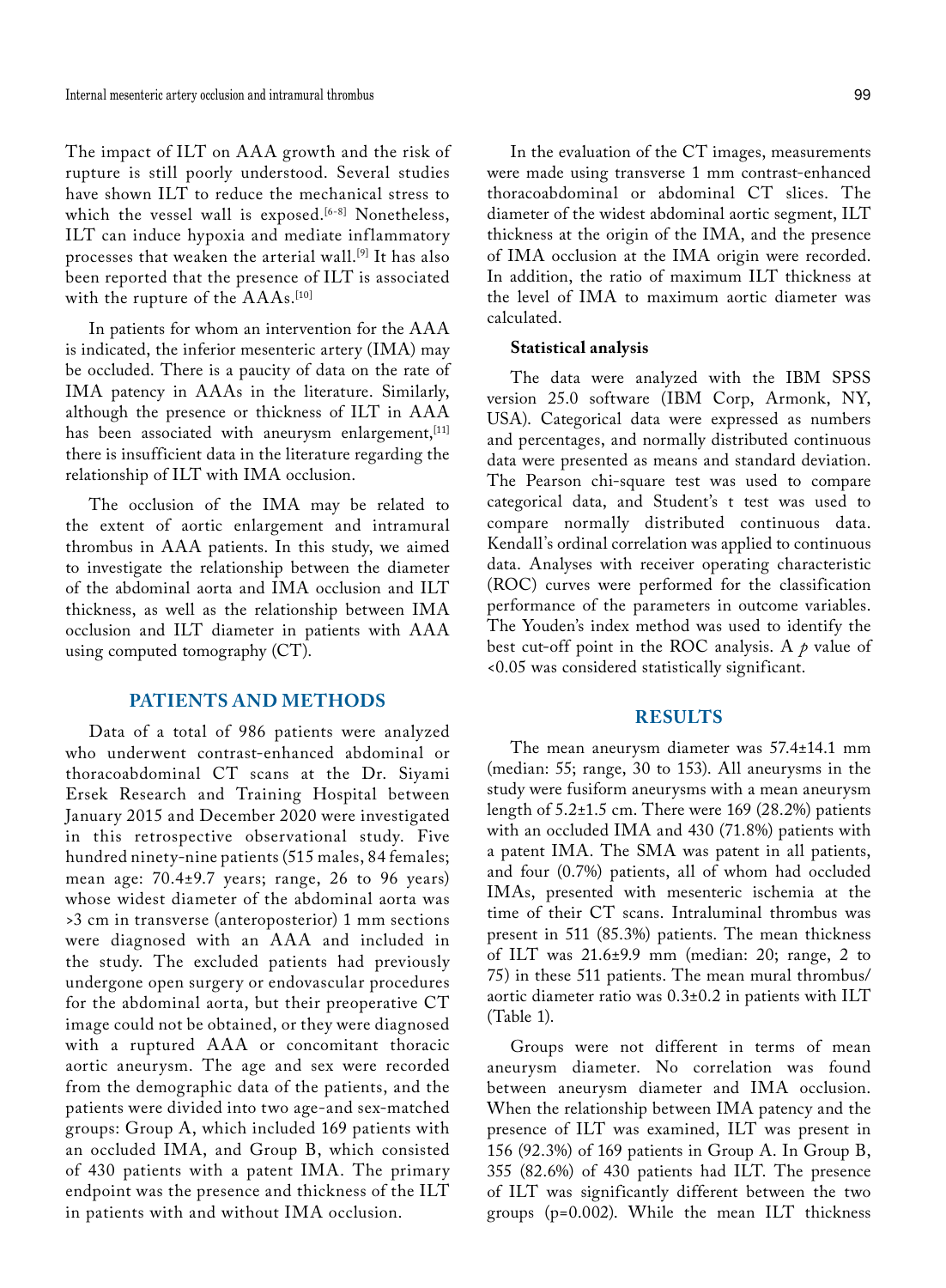| Table 1. Patient data and aneurysm parameters by IMA occlusion |                      |      |                 |                                  |      |                   |                                  |      |                   |                  |
|----------------------------------------------------------------|----------------------|------|-----------------|----------------------------------|------|-------------------|----------------------------------|------|-------------------|------------------|
|                                                                | All patients (n=599) |      |                 | Group A<br>(IMA occluded, n=169) |      |                   | Group B<br>$(IMA patent, n=430)$ |      |                   |                  |
|                                                                | n                    | $\%$ | Mean±SD         | $\mathbf n$                      | $\%$ | Mean±SD           | $\mathbf n$                      | $\%$ | $Mean \pm SD$     | $\boldsymbol{p}$ |
| Age (year)                                                     |                      |      | $70.4 \pm 9.7$  |                                  |      | $70.0 \pm 9.1$    |                                  |      | $70.5 \pm 10.0$   | 0.600            |
| Sex                                                            |                      |      |                 |                                  |      |                   |                                  |      |                   | 0.734            |
| Female                                                         | 84                   | 14.0 |                 | 25                               | 14.8 |                   | 59                               | 13.7 |                   |                  |
| Male                                                           | 515                  | 85.9 |                 | 144                              | 85.2 |                   | 371                              | 86.3 |                   |                  |
| Aneurysm diameter (mm)                                         |                      |      | $57.4 \pm 14.1$ |                                  |      | $58.6 \pm 14.8$   |                                  |      | $56.9 \pm 13.8$   | 0.189            |
| Aneurysm size                                                  |                      |      |                 |                                  |      |                   |                                  |      |                   | 0.540            |
| < 4.5                                                          | 90                   | 15.0 |                 | 21                               | 12.5 |                   | 69                               | 16.0 |                   |                  |
| $4.5 - 5.5$                                                    | 183                  | 30.4 |                 | 51                               | 30.4 |                   | 131                              | 30.3 |                   |                  |
| >5.5                                                           | 328                  | 54.6 |                 | 96                               | 57.1 |                   | 232                              | 53.7 |                   |                  |
| Aneurysms with mural thrombus                                  | 511                  | 85.3 |                 | 156                              | 92.3 |                   | 355                              | 82.6 |                   | 0.002            |
| Thrombus pattern                                               |                      |      |                 |                                  |      |                   |                                  |      |                   | < 0.001          |
| No thrombus                                                    | 88                   | 14.7 |                 | 13                               | 7.7  |                   | 75                               | 17.4 |                   |                  |
| Annular                                                        | 204                  | 34.1 |                 | 103                              | 60.9 |                   | 101                              | 23.5 |                   |                  |
| Branch side                                                    | 63                   | 10.5 |                 | 37                               | 21.9 |                   | 26                               | 6.0  |                   |                  |
| Opposite side                                                  | 244                  | 40.7 |                 | 16                               | 9.5  |                   | 228                              | 53.0 |                   |                  |
| Mural thrombus thickness (mm)                                  |                      |      | $21.6 + 9.9$    |                                  |      | $21.7 \pm 11.5$   |                                  |      | $17.4 \pm 11.8$   | < 0.001          |
| Mural thrombus/aortic diameter ratio                           |                      |      | $0.3 + 0.2$     |                                  |      | $0.387 \pm 0.161$ |                                  |      | $0.301 \pm 0.184$ | < 0.001          |

IMA: Inferior mesenteric artery; SD: Standard deviation.

was 21.7±11.5 mm in Group A, this value was 17.4±11.8 mm in Group B, and the ILT diameter was extended in Group A ( $p$ <0.001). The thrombus pattern was also different between the groups ( $p$ <0.001). The patients with occluded IMAs most frequently had annular mural thrombus (60.9%), whereas patients with patent IMAs most commonly had a thrombus on the wall opposite to the IMA origin (53.0%). The ratio of the ILT diameter to AAA diameter was 0.387±0.161 in Group A, while it was less in Group B with 0.301±0.184 (p<0.001; Table 1).



There was a significant positive correlation between AAA diameter and ILT diameter (tb=0.389; p<0.001; Figure 1). The ROC analysis of the ILT diameter for the presence of IMA occlusion revealed an area under the curve of 60.2%. For an 11.5 mm ILT thickness, sensitivity was 87.6%, and specificity was 31.0%.

# **DISCUSSION**

This study demonstrates that as the ILT thickness increases, the IMA occlusion is more frequent. In our study, no relationship was found between abdominal aortic diameter and IMA occlusion. To the best of our knowledge, the effect of ILT on IMA occlusion was not previously reported.

Autopsy studies have shown that the risk of rupture in aneurysms with smaller diameters (<5 cm) is higher, with a rate of 0.5 to 4%.[10] Based on this information, the diameter of the aneurysm may not be the only determinant of rupture risk, and patient-specific factors may play a role in the disease process leading to a rupture.<sup>[10]</sup>

One of the patient-specific risk factors for rupture may be the presence of ILT. Intraluminal thrombus is a structure with an accumulation of activated platelets, **Figure 1.** Intraluminal thrombus diameter/AAA diameter (tb=0.389, p<0.001). a small number of leukocytes (primarily neutrophils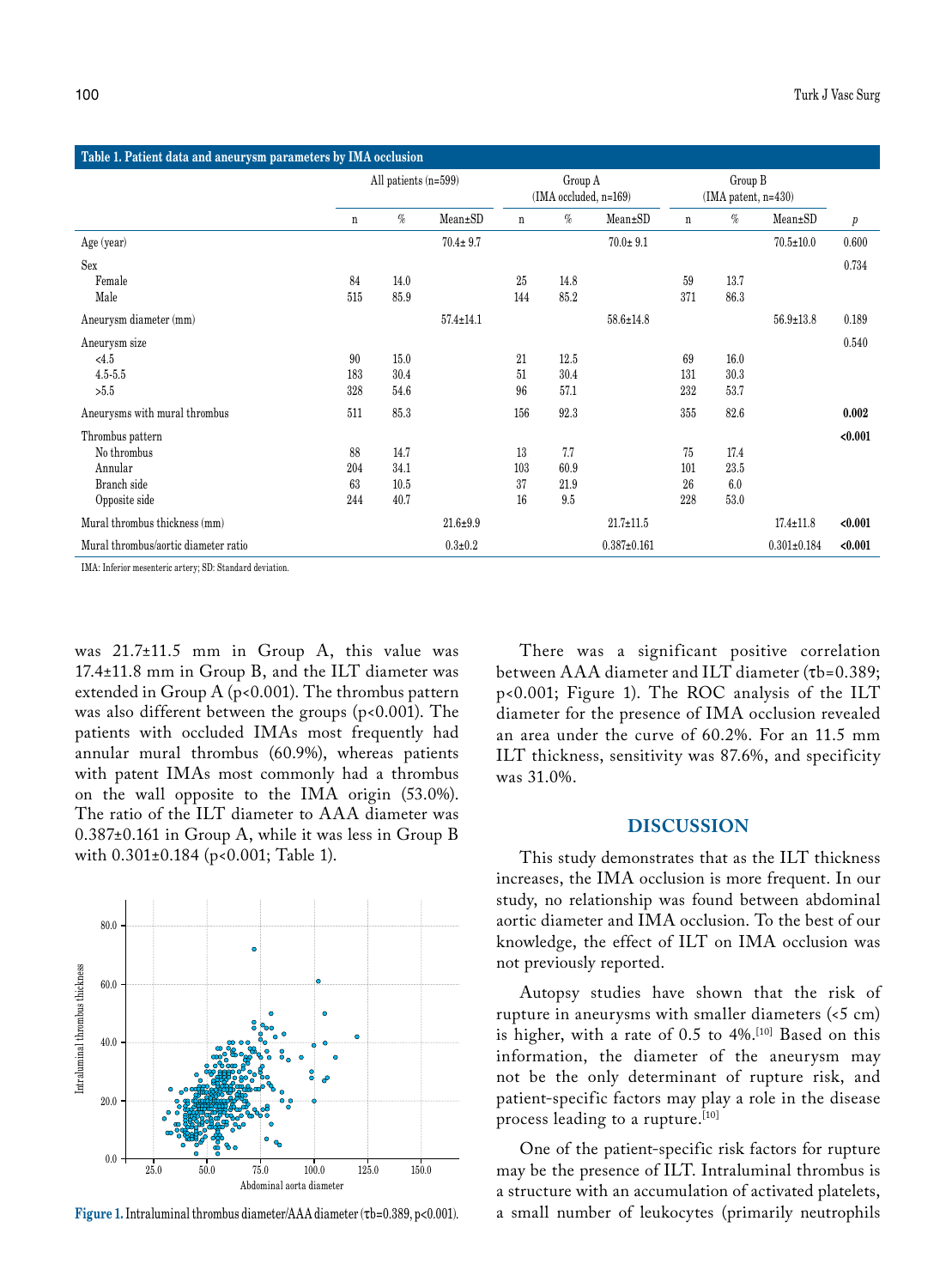known as polymorphonuclear cells), a thick fibrin network, and erythrocytes.[12] There are contradicting views on the role of ILT in the risk of rupture, with studies showing either an increase or a decrease in the risk.[13,14] While ILT may prevent aneurysm rupture as a mechanical barrier, there are also opinions that it reduces wall resistance due to the inflammatory cells in its existing structure.<sup>[15]</sup> It has also been reported that ILT causes aortic degeneration in some animal models, and platelet inhibitors prevent the growth of ILT and suppress aneurysm formation.<sup>[16]</sup>

In patients who develop an AAA, IMA occlusion with ILT is frequently encountered. Inferior mesenteric artery reimplantation is decided based on the preoperative CT evaluation, the assessment of the retrograde IMA flow during surgery, and the risk of perioperative bowel ischemia. Even if these conditions are taken into consideration, ischemic colitis may develop when IMA is not reimplanted due to insufficient collateral flow. Early colonoscopy is recommended when ischemic colitis is suspected.[17] The risk of developing ischemic colitis during AAA open surgery is reported to be between 0.6 and 3%.[18] Clinical indications for IMA reimplantation have not been established.<sup>[19]</sup>

The limitations of this study are its retrospective design and the measurements made on a single CT study for each patient. The rate of expansion of the aneurysm diameter and the time of IMA occlusion can be better evaluated by analyzing a series of CTs in a prospectively designed study. Our data did not allow analysis of the necessity of IMA reimplantation when IMA was occluded. Computed tomography measurements were made using twodimensional sections, which may not be comparable to other studies that use three-dimensional methods. Three-dimensional volume studies can be performed for more precise measurements of ILT thickness.

In conclusion, IMA occlusion was not related to the AAA diameter but was more frequently observed with increased ILT thickness/AAA diameter ratio. The increase in aneurysm diameter is not associated with IMA occlusion. Future studies on ILT progression can better reveal the role of ILT on the pathogenesis of IMA occlusion.

**Ethics Committee Approval:** Dr. Siyami Ersek Research and Training Hospital (İstanbul) board (No: E-28001928- 604.01.01) and Haydarpaşa Numune Research and Training Hospital Ethics Committee Approval (No: HNEAH-KAEK 2021/294-3401) were obtained for the study. The study was conducted in accordance with the principles of the Declaration of Helsinki.

**Patient Consent for Publication:** A written informed consent was obtained from each patient.

**Data Sharing Statement:** The data that support the findings of this study are available from the corresponding author upon reasonable request.

**Author Contributions:** Conception, design, writing: E.M.T.M.; Materials, data collection, design, writing: U.K.; Design, analysis, critical review, writing: O.M.B.

**Conflict of Interest:** The authors declared no conflicts of interest with respect to the authorship and/or publication of this article.

**Funding:** The authors received no financial support for the research and/or authorship of this article.

# **REFERENCES**

- 1. Owens AP 3rd, Edwards TL, Antoniak S, Geddings JE, Jahangir E, Wei WQ, et al. Platelet inhibitors reduce rupture in a mouse model of established abdominal aortic aneurysm. Arterioscler Thromb Vasc Biol 2015;35:2032-41.
- 2. Norman PE, Spilsbury K, Semmens JB. Falling rates of hospitalization and mortality from abdominal aortic aneurysms in Australia. J Vasc Surg 2011;53:274e7.
- 3. Mathur A, Mohan V, Ameta D, Gaurav B, Haranahalli P. Aortic aneurysm. J Transl Int Med 2016;4:35-41.
- 4. Wanhainen A, Verzini F, Van Herzeele I, Allaire E, Bown M, Cohnert T, et al. Editor's choice - European Society for Vascular Surgery (ESVS) 2019 clinical practice guidelines on the management of abdominal aorto-iliac artery aneurysms. Eur J Vasc Endovasc Surg 2019;57:8-93.
- 5. United Kingdom Small Aneurysm Trial Participants, Powell JT, Brady AR, Brown LC, Fowkes FG, Greenhalgh RM, Ruckley CV, et al. Long-term outcomes of immediate repair compared with surveillance of small abdominal aortic aneurysms. N Engl J Med 2002;346:1445-52.
- 6. Wilson JS, Virag L, Di Achille P, Karsaj I, Humphrey JD. Biochemomechanics of intraluminal thrombus in abdominal aortic aneurysms. J Biomech Eng 2013;135:021011.
- 7. Rahmani S, Alagheband M, Karimi A, Alizadeh M, Navidbakhsh M. Wall stress in media layer of stented three-layered aortic aneurysm at different intraluminal thrombus locations with pulsatile heart cycle. J Med Eng Technol 2015;39:239-45.
- 8. Georgakarakos E, Ioannou CV, Volanis S, Papaharilaou Y, Ekaterinaris J, Katsamouris AN. The influence of intraluminal thrombus on abdominal aortic aneurysm wall stress. Int Angiol 2009;28:325-33.
- 9. Vorp DA, Lee PC, Wang DH, Makaroun MS, Nemoto EM, Ogawa S, et al. Association of intraluminal thrombus in abdominal aortic aneurysm with local hypoxia and wall weakening. J Vasc Surg 2001;34:291-9.
- 10. Haller SJ, Crawford JD, Courchaine KM, Bohannan CJ, Landry GJ, Moneta GL, et al. Intraluminal thrombus is associated with early rupture of abdominal aortic aneurysm. J Vasc Surg 2018;67:1051-8.e1.